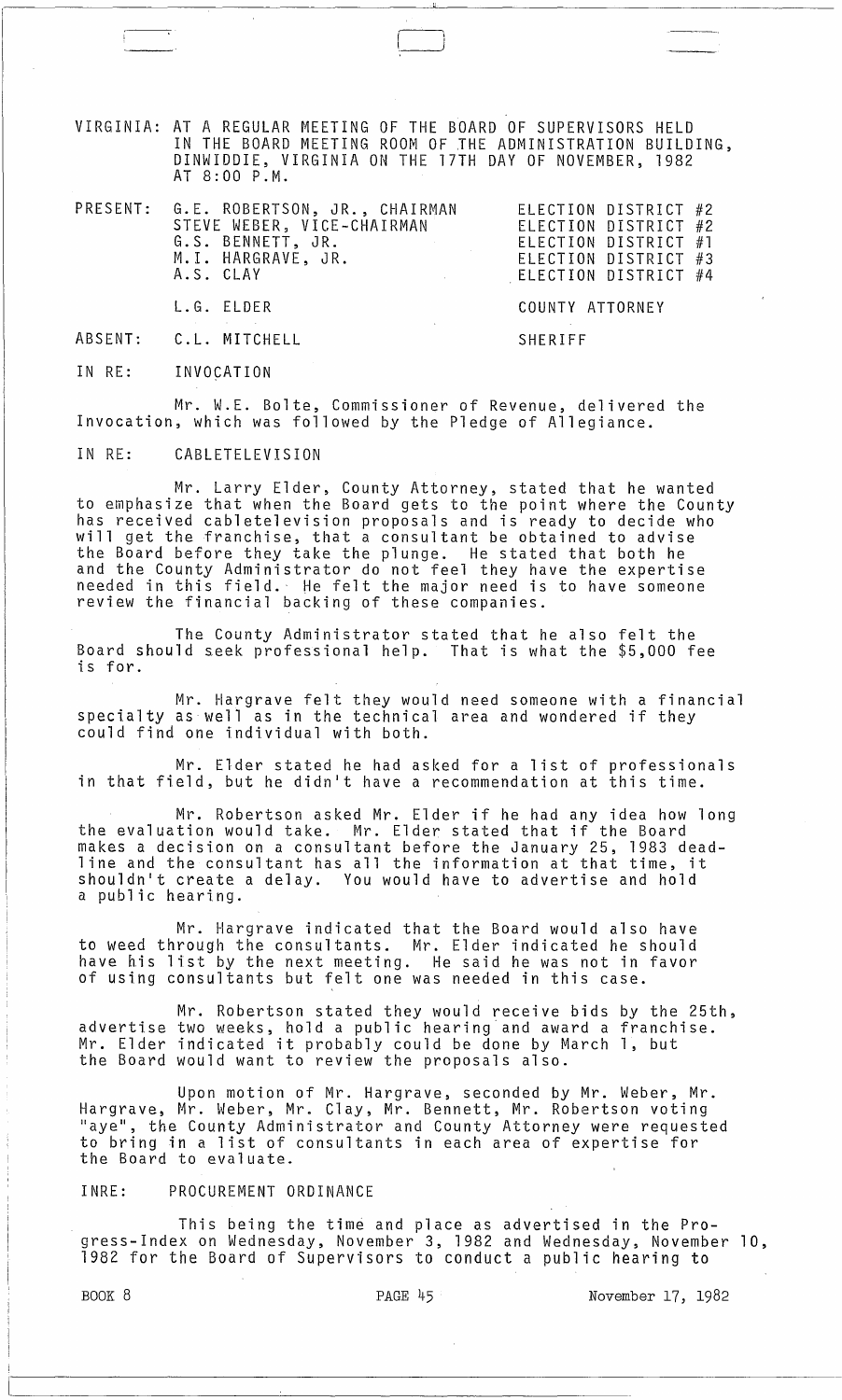BE IT RESOLVED by the Board of Supervisors of Dinwiddie County, Virginia, that the Virginia Department of Highways and Transportation be and is hereby requested to add a section of road known as Independence Drive, beginning at a point on Route 1516, 0.22 mile west of Route 1515 and running in a southerly direction 0.07 mile to Hope Drive. This road has been constructed, drained and surfaced in accordance with Virginia Department of Highways and Transportation Specifications and County Ordinances; and

BE IT FURTHER RESOLVED by the Board of Supervisors of Dinwiddie County, Virginia that the Virginia Department of Highways and Transportation be and is hereby requested to add a section of road known as Hope Drive, beginning at a point on Independence Drive, 0.07 mile south of Route 1516 and running in an easterly direction 0.10 mile to dead end·with a turn-around and beginning at a point on Independence Drive and running in a westerly direction 0.07 mile to dead end with a turn:around. This road has been constructed, drained and surfaced in accordance with Virginia Department of Highways and Transportation Specifications and County Ordinances; and

BE IT FURTHER RESOLVED by the Board of Supervisors of Dinwiddie County, Virginia that these roads in Clay Estates Subdivision, if accepted, be added to the Secondary System of Dinwiddie County, effective on the date of approval of the Highway Commission with a maintenance bond and fee, pursuant to Section 33.1-229 of the Code of Virginia (1950, as amended); and

BE IT FURTHER RESOLVED by the Board of Supervisors of Dinwiddie County, Virginia that the Board does guarantee the Commonwealth of Virginia a minimum unrestricted right of way of 50· with necessary easements for cuts, fills and drainage as recorded in Plat Book 10, Pages 104 and 105 dated January 26, 1977.

IN RE: SEWAGE HANDLING AND DISPOSAL REGULATIONS

Upon motion of Mr. Weber, seconded by Mr. Clay, Mr. Weber, Mr. Clay, Mr. Hargrave, Mr. Bennett, Mr. Robertson voting<br>"aye", the following resolution was adopted:

WHEREAS, the Board of Supervisors has received many complaints concerning the sewage handling and disposal regulations effective November 1, 1982, issued by the Department of Health; and

WHEREAS, because these complaints were many and varied, the Board of Supervisors held a meeting on October 26, 1982, where the well diggers and septic system installers presented their problems and stated their complaints, and where representatives of the Department of Health responded; and

WHEREAS, during this meeting, it was quite evident that these regulations needed further study; that although designed to further protect the health and safety of the consumer, it was forcing a tremendous increase in the cost of a well and a septic system; and some of these specifications required are unrealistic and unattainable; and

WHEREAS, as a result of this meeting, the State Board of Health has issued official interpretations that address many of the problems and complaints about these regulations; and

WHEREAS, the Board of Supervisors appreciates this effort by the State Board of Health and has the feeling that eventually these problems and complaints could be rectified; and

WHEREAS, after further discussions with the well diggers and septic system installers, the Board of Supervisors is of the opinion because of the tremendous increase in cost to the consumer and the increase in the investment of the provider, immediate action should be taken to suspend the implementation of these regulations;

NOW THEREFORE BE IT RESOLVED by the Board of Supervisors of Dinwiddie County, Virginia, that the Governor of the Commonwealth

 $\frac{1}{2} \sum_{i=1}^{n} \frac{1}{2} \sum_{j=1}^{n} \frac{1}{2} \sum_{j=1}^{n} \frac{1}{2} \sum_{j=1}^{n} \frac{1}{2} \sum_{j=1}^{n} \frac{1}{2} \sum_{j=1}^{n} \frac{1}{2} \sum_{j=1}^{n} \frac{1}{2} \sum_{j=1}^{n} \frac{1}{2} \sum_{j=1}^{n} \frac{1}{2} \sum_{j=1}^{n} \frac{1}{2} \sum_{j=1}^{n} \frac{1}{2} \sum_{j=1}^{n} \frac{1}{2} \sum_{j=1}^{n$ 

and and and a

. . . . . . .

ل<br>ساخت اب

 $\mathbb{R}^2$ 

 $\frac{1}{2} \frac{1}{2} \frac{1}{2} \frac{1}{2} \frac{1}{2} \frac{1}{2} \frac{1}{2} \frac{1}{2} \frac{1}{2} \frac{1}{2} \frac{1}{2} \frac{1}{2} \frac{1}{2} \frac{1}{2} \frac{1}{2} \frac{1}{2} \frac{1}{2} \frac{1}{2} \frac{1}{2} \frac{1}{2} \frac{1}{2} \frac{1}{2} \frac{1}{2} \frac{1}{2} \frac{1}{2} \frac{1}{2} \frac{1}{2} \frac{1}{2} \frac{1}{2} \frac{1}{2} \frac{1}{2} \frac{$ 

سا استخداما

للمداء الدامس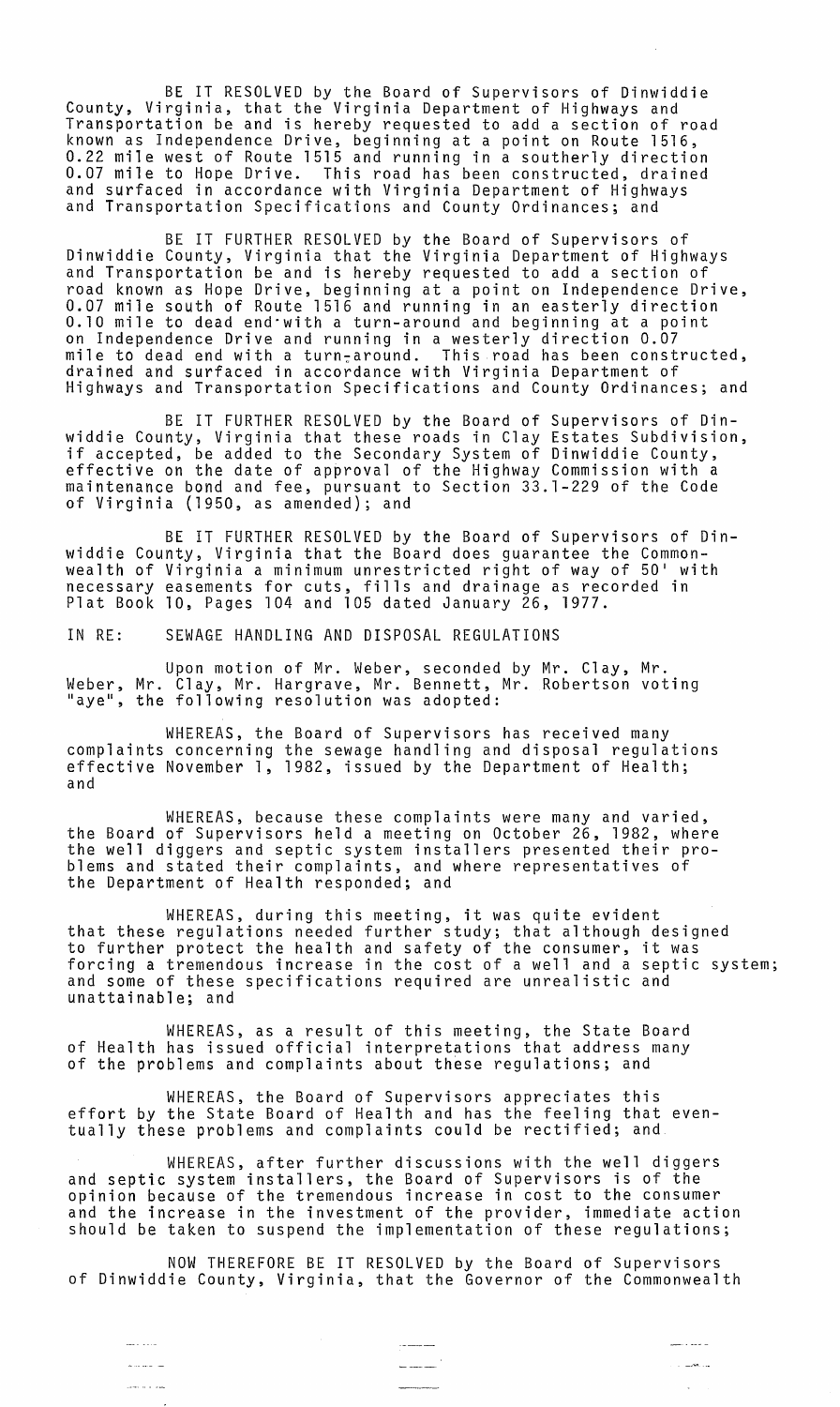of Virginia is hereby requested to immediately suspend the implementation of the sewage handling and disposal regulations pending further review; and

[--j 0)

BE IT FURTHER RESOLVED by the Board of Supervisors of Dinwiddie County, Virginia that during this period, the State Board of Health is hereby requested to modify and/or eliminate those provisions that have provided questionable results.

IN RE: AMENDMENTS TO TAX RELIEF FOR THE ELDERLY, AND TOTALLY AND PERMANENTLY DISABLED ORDINANCE

Mr. W.E. Bolte, Commissioner of Revenue, outlined the following changes suggested to made to the ordinance on Tax Relief for the Elderly, and Totally and Permanently Disabled: 1. That mobile homes be added to the property definition. 2. That personal assets be raised to \$26,000 3. That \$1,000 be added across the Board to the income limits.

With the changes, Mr. Bolte estimated it would cost the County \$3500. Mr." Robertson asked what these changes would do for the people. Mr. Bolte stated it would save them \$3500 in real estate taxes. Mr. Hargrave asked when was the last time the income scale had been modified. Mr. Bolte advised him at the last general reassessment. Mr. Hargrave stated they have not kept up with the relative values in the beginning and felt it was needed.

Upon motion of Mr. Clay, seconded by Mr. Hargrave, Mr. Clay, Mr. Hargrave, Mr. Bennett, Mr. Weber, Mr. Robertson voting "aye", the County Attorney was authorized to draft the proposed amendments to the Tax Relief for the Elderly and Totally and Permanently Disabled ordinance for advertisement for a public hearing at the December 15, 1982 meeting.

IN RE: DISCUSSION OF ADDITIONAL DOG TRAPS

Mr. Clay stated that he mentioned at the last meeting the number of complaints he was receiving about stray dogs and he was still receiving alot of them. The people were paying their taxes and they expected some services. He felt something should be done. Mr. Clay indicated the traps cost about \$275 each and if they are needed, additional traps should be purchased.

The County Administrator was instructed to discuss this with the Animal Warden and bring his recommendation to the December 1, 1982 meeting.

IN RE: NIGHT MEETINGS

Mr. Bennett asked the Board to think about having two night meetings instead of one day and one night.

## IN RE: EXECUTIVE SESSION

Upon motion of Mr. Weber, seconded by Mr. Clay, Mr. Weber, Mr. Clay, Mr. Bennett, Mr. Hargrave, Mr. Robertson voting "aye", pursuant to Sec. 2.1-344(6) of the Virginia Freedom of Information Act, the Board moved into Executive Session at 9:20 P.M. to discuss legal matters.

## IN RE: ADJOURNMENT

Upon motion of Mr. Weber, seconded by Mr. Clay, Mr. Weber, Mr. Clay, Mr. Bennett, Mr. Hargrave, Mr. Robertson voting "aye", the

Mr. Clay, Mr. Bennett, Mr. Hargrav<br>meeting adjourned at 9:35 P.M.<br>ATTEST: MY.C. KNOTT

€  $\sqrt{2}$ lson .E. AOBERTSON, JR., CHATRMAN